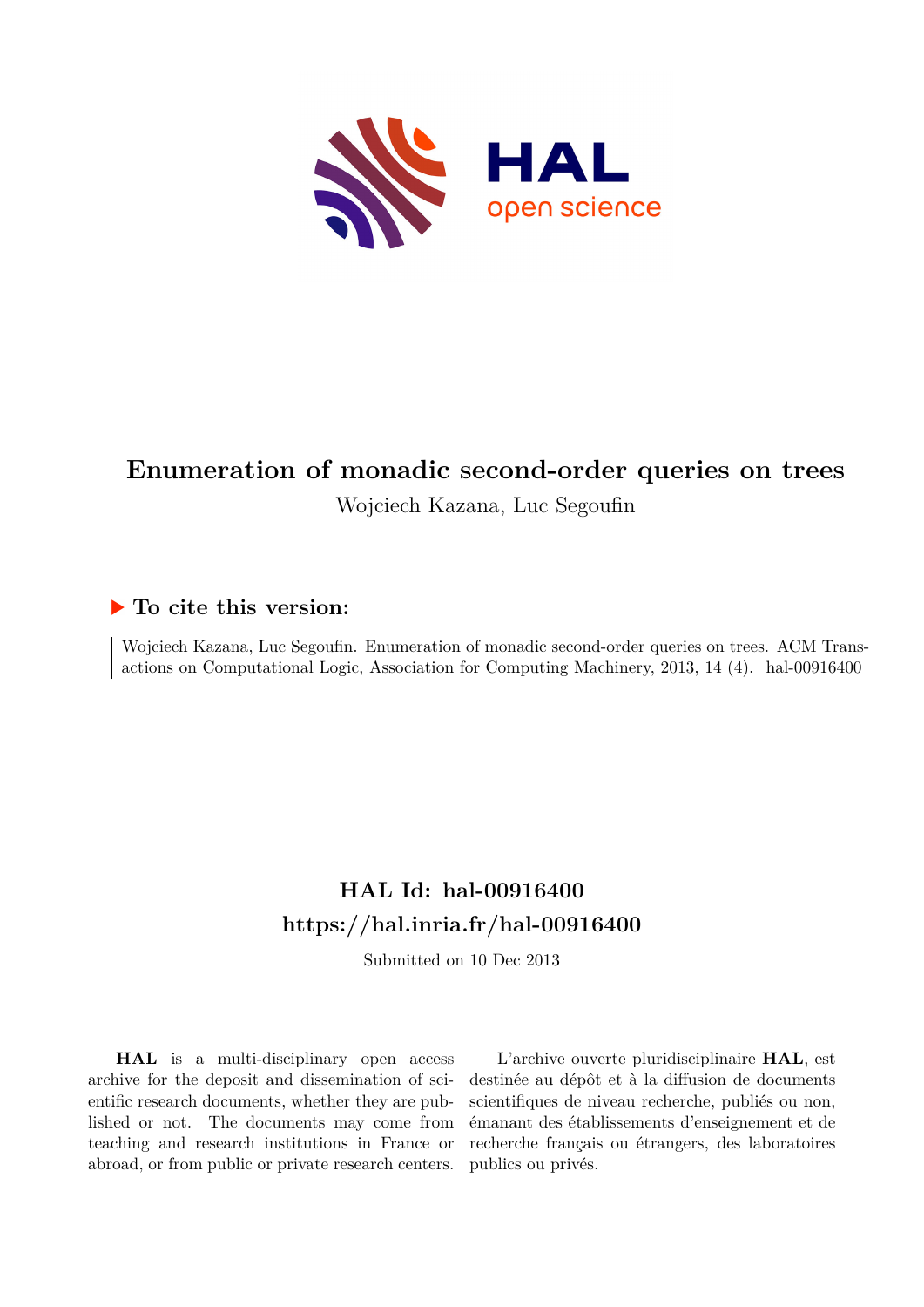# Enumeration of monadic second-order queries on trees

# WOJCIECH KAZANA and LUC SEGOUFIN INRIA and ENS Cachan

We consider the enumeration problem of monadic second-order (MSO) queries with first-order free variables over trees. In [Bagan 2006] it was shown that this problem is in CONSTANT-DELAY<sub>lin</sub>. An enumeration problem belongs to CONSTANT-DELAY<sub>lin</sub> if for an input structure of size n it can be solved by:

—an  $O(n)$  precomputation phase building an index structure,

—followed by a phase enumerating the answers with no repetition and a constant delay between two consecutive outputs.

In this article we give a different proof of this result based on the deterministic factorization forest decomposition theorem of Colcombet [Colcombet 2007].

Categories and Subject Descriptors: F.4.1 [Mathematical Logic and Formal Languages]: Mathematical Logic; F.1.3 [Computation by Abstract Devices]: Complexity Measures and Classes

General Terms: Logic, algorithmic

Additional Key Words and Phrases: Monadic Second-Order, bounded tree-width, enumeration

#### 1. INTRODUCTION.

Model checking is the problem of testing whether a given sentence is true in a given model. It is a classical problem in many areas of computer science, in particular in verification. When the formula is no longer a sentence but has free variables, then we are faced with the query evaluation problem. In this case the goal is to compute all the answers of a given query on a given database.

As for model checking, query evaluation is a problem often requiring a time at least exponential in the size of the query. Even worse, the evaluation often requires a time of the form  $n^{O(k)}$ , where n is the size of the database and k the size of the query. This is dramatic, even for small k, when the database is huge.

However, there are restrictions on the structures that make things easier. For instance a firstorder (FO) sentence can be tested in time linear in  $n$  on structures of bounded degree [Seese 1996]. Here and in the sequel, the constant factors depend on the formula (in this case it is triply exponential in the size of the formula). Similarly, still over structures of bounded degree, an FO query can be evaluated in time linear in  $n + m$ , where m is the size of the output of the query [Frick and Grohe 2004]. Note that if the query has r variables, m could be up to  $n^r$ , in particular exponential in  $r$ , and hence in the size of the formula. Another example of particular interest for this paper is that MSO sentences can be tested in time linear in n over structures of bounded tree-width [Courcelle 1990] and MSO queries can be evaluated in time linear in  $n + m$ , where  $m$  is the size of the output of the query [Flum et al. 2002].

As the size  $m$  of the output may be large (possibly exponential in the size of the query), in many

Author's address: W. Kazana, kazana@lsv.ens-cachan.fr

This work has been partially funded by the European Research Council under the European Community's Seventh Framework Programme (FP7/2007-2013) / ERC grant Webdam, agreement 226513. http://webdam.inria.fr/

Author's address: L. Segoufin, see http://pages.saclay.inria.fr/luc.segoufin/

We acknowledge the financial support of the Future and Emerging Technologies (FET) programme within the Seventh Framework Programme for Research of the European Commission, under the FET-Open grant agreement FOX, number FP7-ICT-233599.

Permission to make digital/hard copy of all or part of this material without fee for personal or classroom use provided that the copies are not made or distributed for profit or commercial advantage, the ACM copyright/server notice, the title of the publication, and its date appear, and notice is given that copying is by permission of the ACM, Inc. To copy otherwise, to republish, to post on servers, or to redistribute to lists requires prior specific permission and/or a fee.

c 20YY ACM 1529-3785/20YY/0700-0001 \$5.00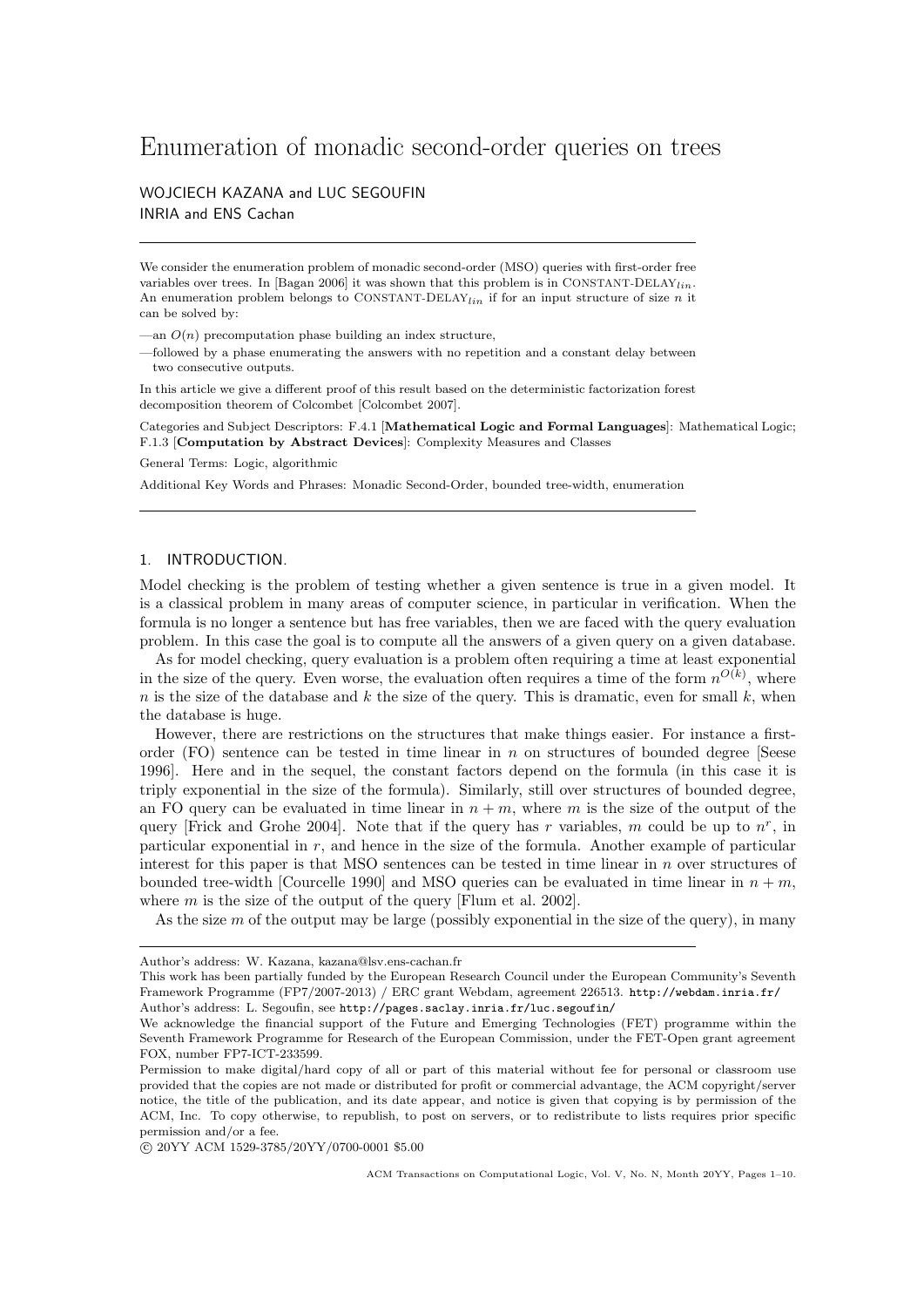# 2 • W. Kazana and L. Segoufin

applications enumerating all the answers may already consume too many of the allowed resources. In this case it may be appropriate to first output a small subset of the answers and then, on demand, output a subsequent small number of answers and so on until all possible answers have been exhausted. To make this even more attractive it is preferable to be able to minimize the time necessary to output the first answers and, from a given set of answers, also minimize the time necessary to output the next set of answers - this second time interval is known as the delay.

We say that a query can be evaluated in linear time and constant delay if there exists an algorithm consisting of a preprocessing phase taking time linear in  $n$ , which is then followed by an output phase printing the answers one by one, with no repetition and with a constant delay between each output. Notice that if a linear time and constant delay algorithm exists, then the time needed for the total query evaluation problem is bounded by  $f(k)(n + m)$  for some function f. It was shown by Bagan in [Bagan 2006] that a linear time and constant delay query evaluation algorithm could be obtained for MSO queries over structures of bounded tree-width. A constant delay algorithm was independently obtained by Courcelle in [Courcelle 2009] but with an  $O(n \log n)$ precomputation time.

Both the proofs of [Bagan 2006; Courcelle 2009] can be decomposed into two distinct steps. The first step, and most difficult one, shows that MSO queries can be evaluated with constant delay over trees. The general result for graphs of bounded tree-width then follows easily as structures of bounded tree-width can be interpreted over trees using MSO queries.

In this paper we only revisit the first step and provide an alternative proof of the existence of a linear time and constant delay query evaluation algorithm for MSO queries over trees. It is well known that, over trees, one can associate to any MSO query a tree automaton recognizing the set of trees where one tuple of a solution is marked with distinguished colors. The proof of Bagan constructs from this automaton, in linear time, an intricate index structure, which is later used by an enumeration algorithm.

In this paper we provide an alternative proof based on a deterministic factorization forest theorem proved by Colcombet [Colcombet 2007]. This result shows that, over trees, any MSO query is, modulo a recoloring of the tree, essentially a  $\Sigma_2(\langle)$  query. As the recoloring can be done in linear time, it is therefore sufficient to provide an enumeration algorithm for  $\Sigma_2(\langle \rangle)$  queries. These queries being fairly simple, we achieve this by induction on the structure of the formula.

Related work. Other linear time and constant delay algorithms were obtained for evaluating FO queries of structures of bounded degree [Durand and Grandjean 2007; Kazana and Segoufin 2011]. Those are either based on the locality property of FO or on a quantifier elimination technique relying on the bounded degree of the structure. In both cases it cannot be reused in our context and the techniques used here are completely different.

We rely on a deterministic factorization forest theorem proved in [Colcombet 2007]. This result states that for each MSO query, there exists a tree-shaped index structure, whose depth does not depend on the input tree, and which permits to test in constant time whether a tuple of nodes of the input tree is in the output of the query. The consequence of this result, stated here in Theorem 3.2, is explicitly stated in Theorem 2 in [Colcombet 2007] with an arbitrary FO prefix instead of a  $\Sigma_2$  prefix. But the proof actually yields a  $\Sigma_2$  formula and we therefore attribute Theorem 3.2 to [Colcombet 2007].

#### 2. PRELIMINARIES.

#### 2.1 Trees and MSO logic

We work with finite trees whose nodes are labeled using a finite alphabet. More formally, let  $\mathbb A$ be a finite alphabet. Trees over A are generated by the following rules: for all  $a \in A$ , a is a tree, furthermore if  $a \in \mathbb{A}$  and, for some  $k \geq 1, t_1, \dots, t_k$  are trees, then  $a(t_1 + \dots + t_k)$  is a tree. We use standard terminology for trees defining nodes, root, leaves, ancestors and descendants. A binary tree is a tree whose every node has either no child (is a leaf) or exactly two children, the *left* child and the *right* child. Given two nodes  $u, v$  of a tree T we write  $u < v$  to denote the fact that u is a strict ancestor of v. Over binary trees, we also use  $u \leq_l v$  (resp.  $u \leq_r v$ ) to express the fact that v is a descendant of the left (resp. right) child of u. Given a tree T, we denote by  $|T|$  the number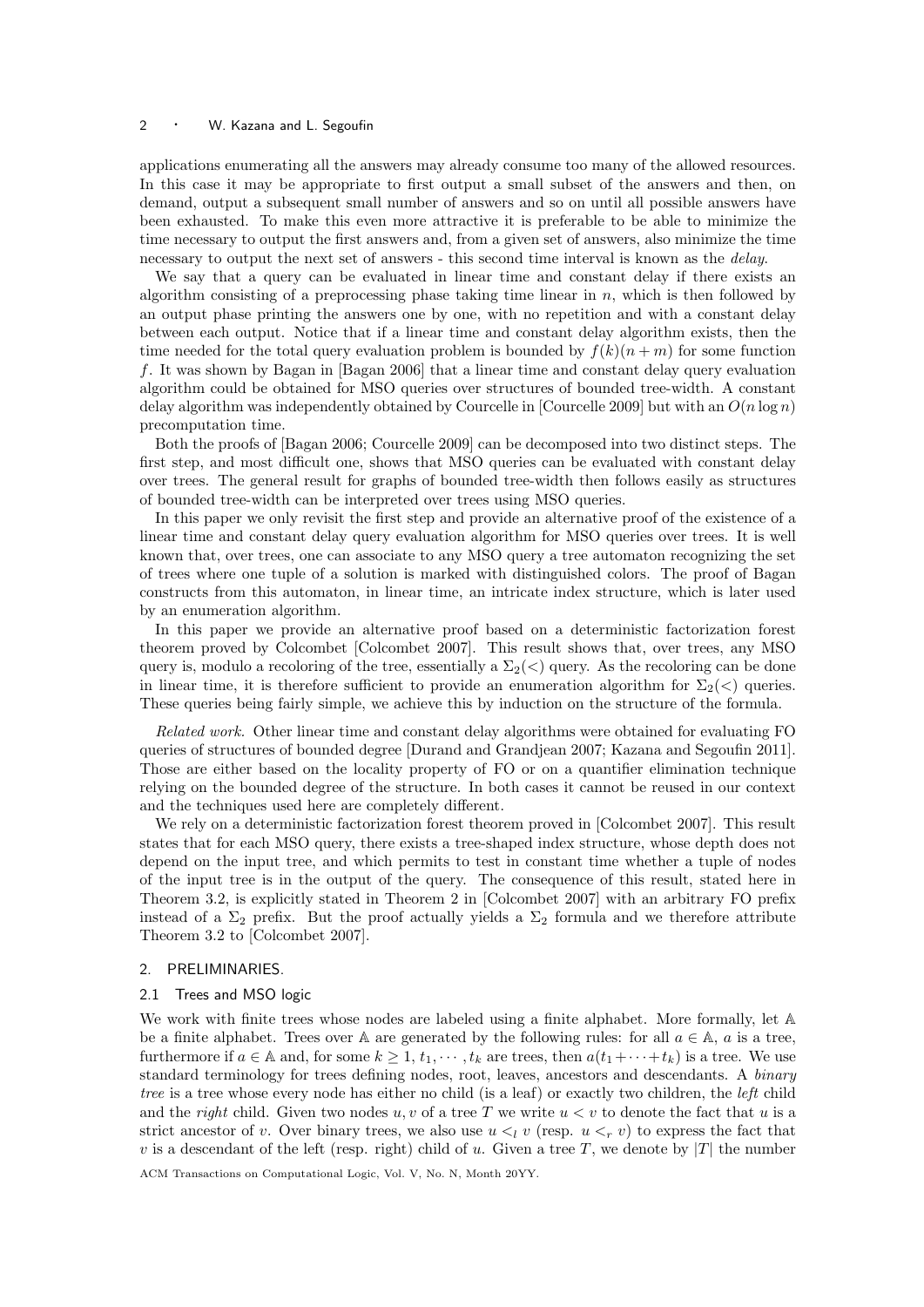of nodes of T.

As usual, we view each tree as a relational structure whose domain is its set of nodes. The signature contains a binary symbol  $E$  denoting the child relation and a unary symbol  $P_a$  per  $a \in A$  denoting the label of each node. For binary trees, E is replaced with two binary symbols  $E_1$  and  $E_2$  denoting respectively the left child and the right child relation. We consider monadic second-order logic (MSO) over these signatures allowing quantification over nodes or sets of nodes of the tree. We will also often use the binary predicates  $\lt$ ,  $\lt_l$  and  $\lt_r$  denoting the ancestor relationships. Recall that  $\lt, \lt_l$  and  $\lt_r$  are definable in MSO from E or  $E_1$  and  $E_2$ .

By *query* we mean an MSO formula whose free variables are all first order variables: we disallow free set variables. For any  $\phi \in \text{MSO}$ , we denote its size, i.e. the number of symbols occurring in its syntactic tree, by  $|\phi|$ . When writing  $\phi(\bar{x})$  we always mean that  $\bar{x}$  are exactly the free (first-order) variables of  $\phi$ . A *unary* query is a formula with exactly one free variable, i.e. of the form  $\phi(x)$ . Given a tree T and a tuple  $\bar{u}$  of nodes of T, we write  $T \models \phi(\bar{u})$  if the formula  $\phi$  is true in T when interpreting its free variables as  $\bar{u}$ . Each query  $\phi$  then defines a relation over the set of nodes of T denoted by  $\phi(T)$  and whose cardinality is denoted by  $|\phi(T)|$ . Notice that  $|\phi(T)|$  can be exponential in the number of free variables of  $\phi$ .

#### 2.2 Model of computation and  $\text{Constant-DELAY}_{lin}$  class.

We use Random Access Machines (RAM) with addition and uniform cost measure as a model of computation. For further details on this model and its use in logic see [Durand and Grandjean 2007].

The following result has been proved by Flum, Frick and Grohe. It is a generalization of the well known fact that any MSO sentence can be translated into a tree automaton and can therefore be evaluated in time linear in the size of the input tree. Note that we only mention in this paper data complexities, i.e. all hidden constants may depend on the size of the formula, sometime in a dramatic way, like in the result below where the constant factor is non-elementary in the size of the formula.

THEOREM 2.1. [Flum et al. 2002] Let  $\phi(\bar{x})$  be an MSO query. Given a tree T,  $\phi(T)$  can be computed in time  $O(|T| + |\phi(T)|)$ .

We will use this result only in the simple case when  $|\phi(T)| = O(|T|)$ . When this happens,  $\phi(T)$ can be computed in time  $O(|T|)$ . We fall in this case when  $\phi$  is unary or  $\phi$  is of the form  $\phi(x, y)$ , but y happens to be a function of x. Notice that the fact that a binary query is the graph of a function is not in general apparent when looking at the syntax of the formula, but will be in the specific cases we will consider.

COROLLARY 2.2. Let  $\phi$  be an MSO query either of the form  $\phi(x)$  or of the form  $\phi(x, y)$  with y a function of x. Given a tree T,  $\phi(T)$  can be computed in time  $O(|T|)$ .

An enumeration problem is a binary relation. Given an enumeration problem  $R$  and an input  $x$ , a solution for x is a y such that  $(x, y) \in R$ . An enumeration problem R induces a computational problem as follows: Given an input x, output all its solutions. An enumeration problem is in the class CONSTANT-DELAY<sub>lin</sub> if its computational problem can be solved by a RAM algorithm which, on input  $x$ , can be decomposed into two steps:

—a precomputation phase that is performed in time  $O(|x|)$ ,

an enumeration phase that outputs all the solutions for  $x$  with no repetition and a constant delay between two consecutive outputs. The enumeration phase has full access to the output of the precomputation phase but can use only a constant total amount of extra memory.

In particular, if R is in CONSTANT-DELAY<sub>lin</sub>, then the enumeration problem R can be solved in time  $O(|x|+|\{y: R(x,y)\}|)$ . From the best of our knowledge it is not known whether the converse is true or not. We conjecture that it is not. More details about  $\text{Constant-DELAY}_{lin}$  can be found in [Durand and Grandjean 2007].

We are interested in the following enumeration problem for  $\phi(\bar{x}) \in \text{MSO}$ :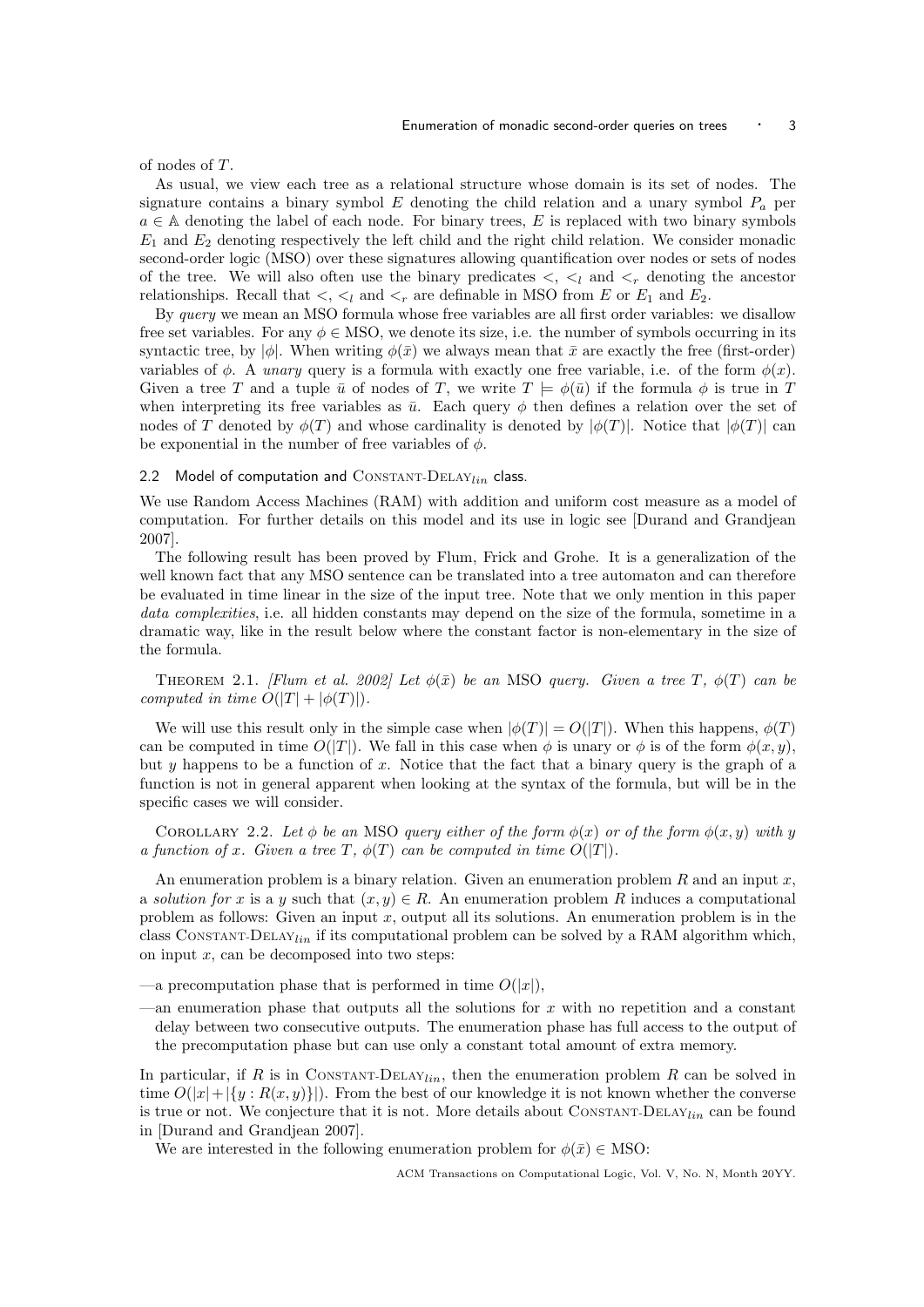#### 4 • W. Kazana and L. Segoufin

Enum $(\phi) = \{(x, y) : x \text{ is a tree } T, y \text{ is a tuple } \bar{u} \text{ of nodes of } T \text{ and } T \models \phi(\bar{u})\}$ 

We show that  $\text{Enum}(\phi)$  is in CONSTANT-DELAY<sub>lin</sub>. In other words, for a query  $\phi$ , given a tree T we enumerate the solutions  $\phi(T)$  in linear time and constant delay.

THEOREM 2.3. [Bagan 2006] For all queries  $\phi \in \text{MSO}$ , Enum( $\phi$ ) is in CONSTANT-DELAY<sub>lin</sub>.

The proof of Bagan computes an intricate index structure based on the tree automaton built from the MSO formula. Our proof builds on the deterministic factorization forest decomposition theorem of Colcombet [Colcombet 2007]: In Section 3 we use the deterministic factorization forest decomposition theorem of Colcombet to show that it is enough to consider first-order queries with one alternation of quantifiers! In Section 4 we show how to enumerate those queries in linear time and constant delay.

## 3. SIMPLIFYING THE PROBLEM.

In this section we show that it suffices to prove Theorem 2.3 for simple first-order queries using only one quantifier alternation. This reduction is obtained in several steps. All our reductions are effective, fairly simple and standard except for one, making use of a deep result on MSO queries over trees. Each step of the reduction consists in a transformation of the input tree that can be performed in linear time, together with an effective transformation of the input formula whose complexity may be non elementary. As we focus only on the complexity in the size of the input tree, the effectiveness of the transformation of the formula is only implicit in all the following statements. Therefore it can be achieved during the preprocessing phase, before the enumeration starts.

#### 3.1 It is enough to consider binary trees.

We make use of the classical first child – next sibling encoding of unranked trees. It is folklore that this transformation can be done in time linear in the input tree and that it induces a bijection f between the nodes of the tree T and the nodes of its first child – next sibling encoding  $f(T)$ . Moreover, the transformation preserves MSO definability: for any MSO query  $\phi(\bar{x})$  there is an MSO query  $\phi'(\bar{x})$  such that for all trees T we have  $f(\phi(T)) = \phi'(f(T))$ . Hence, if we can enumerate  $\phi'(f(T))$  in CONSTANT-DELAY<sub>lin</sub>, we can also enumerate  $\phi(T)$  in CONSTANT-DELAY<sub>lin</sub>.

#### 3.2 It is enough to consider queries that also output all least common ancestors.

Given a tree T and two nodes  $u, u'$  of T, the least common ancestor of u and u', denoted  $lca(u, u')$ , is the node v such that v is an ancestor of both  $u$  and  $u'$  and no strict descendant of v has this property. Note that there is an MSO formula defining the property  $z = \text{lca}(x, y)$ . An MSO query  $\phi(\bar{x})$  is lca-complete if for all variables  $x_i, x_j \in \bar{x}$  there is a variable  $x_k \in \bar{x}$  such that for all T and all  $\bar{u} \in \phi(T)$ ,  $u_k = \text{lca}(u_i, u_j)$ . Given an MSO query  $\phi(\bar{x})$  we can compute an lca-complete MSO query  $\psi(\bar{x}\bar{y})$  such that for all trees T and tuples  $\bar{a} \in \phi(T)$  there is a unique  $\bar{b}$ , containing all the desired least common ancestors, such that  $\bar{a}\bar{b} \in \psi(T)$ . Typically  $\psi$  is constructed from  $\phi$  by introducing a new free variable per pair of initial free variables, while adding the formula axiomatizing the fact that the new variable is the least common ancestor of the other two variables. For simplicity of the exposition we also assume that there is a free variable in  $\psi$  always denoting the root of the tree. Note that for all trees T we have  $|\psi(T)| = |\phi(T)|$  and that all solutions in  $\phi(T)$  can be reconstructed from a solution in  $\psi(T)$  by projecting out the newly added component. Hence, if  $\text{Enum}(\psi)$  is in CONSTANT-DELAY<sub>lin</sub>, we also have  $\text{Enum}(\phi)$  in CONSTANT-DELAY<sub>lin</sub>.

#### 3.3 It is enough to consider queries with ancestor-typed outputs.

We now make sure that two elements of a solution are always related in a same way in all solutions. An ancestor-type  $o(\bar{x})$  of a set of variables  $\bar{x}$  is a maximal consistent conjunction of formulas of the form  $x_i = x_j$ ,  $x_i <sub>i</sub> <sub>i</sub> <sub>i</sub> <sub>i</sub> <sub>i</sub> <sub>i</sub> <sub>i</sub> <sub>i</sub> <sub>i</sub> <sub>i</sub> <sub>i</sub> <sub>j</sub> or  $\neg(x_i < x_j)$ . For a fixed  $\bar{x}$  there are only finitely many$ ancestor-types that we denote by  $O(\bar{x})$ . For an MSO query  $\phi(\bar{x})$  it is easy to see that  $\phi(\bar{x})$  is equivalent to  $\bigvee_{o\in O(\bar{x})} o(\bar{x}) \wedge \phi(\bar{x})$  and that for two different  $o_1, o_2 \in O(\bar{x})$  and any tree T we have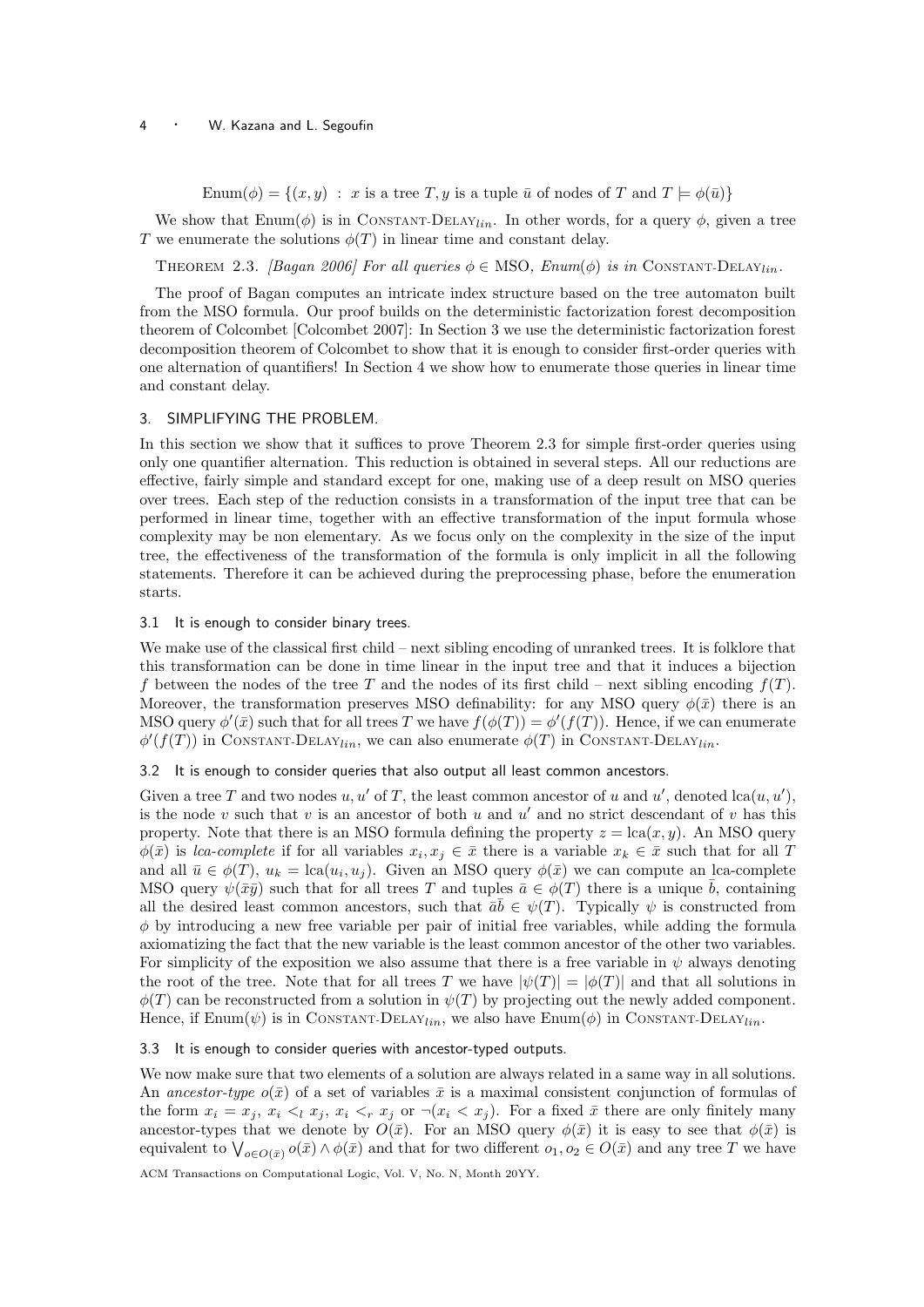$(o_1 \wedge \phi)(T) \cap (o_2 \wedge \phi)(T) = \emptyset$ . Hence, if we can enumerate in CONSTANT-DELAY<sub>lin</sub> each of the formulas of the form  $o(\bar{x}) \wedge \phi(\bar{x})$ , then we can enumerate in CONSTANT-DELAY<sub>lin</sub>  $\phi(\bar{x})$ . In the sequel we can assume that there is a fixed ancestor-type  $o(\bar{x})$  on the free variables of our MSO queries. Moreover, if the ancestor-type  $o$  requires variables  $x_i$  and  $x_j$  to be equal, we can replace all occurrences of  $x_j$  in the formula with  $x_i$ , enumerate the resulting formula and reconstruct on the fly the original solutions. Thus we may assume that the ancestor-type  $o$  ensures that all variables are distinct. Once  $o(\bar{x})$  is fixed we say that two variables  $x_i, x_j \in \bar{x}$  are *o-consecutive* if  $o(\bar{x})$  implies that  $x_i < x_j$  and no variable z of  $\bar{x}$  is such that  $x_i < z < x_j$ .

#### 3.4 It is enough to consider  $o$ -compatible queries.

Given an MSO query  $\phi(\bar{x})$ , an ancestor-type  $o(\bar{x})$ , and two o-consecutive variables  $x_i < x_j$  of  $\bar{x}$ , we say that a formula  $\alpha(x_i, x_j)$  has its quantifications relativized to  $[x_i, x_j]$  if it is defined from arbitrary unary MSO queries and the descendant relation <, using first-order quantifications of the form  $\exists y \; x_i \leq y \leq x_j \land \alpha$  or  $\forall y \; x_i \leq y \leq x_j \rightarrow \alpha$  and, similarly, monadic second-order quantifications restricted to sets of elements within  $[x_i, x_j]$ . Note that such a formula may use arbitrary unary MSO subqueries. In particular they can test whether a node on the path from  $x_i$ to  $x_j$  is a left or right child. Moreover, they can test for an arbitrary MSO property of the subtree rooted at a sibling of any node on the path from  $x_i$  to  $x_j$ .

A formula  $\phi(\bar{x})$  is said to be *o-compatible* if it is a conjunction of formulas  $\alpha(x_i, x_j)$ , where  $x_i, x_j$ are o-consecutive variables and  $\alpha$  has its quantifications relativized to  $[x_i, x_j]$ . We say that two queries  $\phi_1(\bar{x})$  and  $\phi_2(\bar{x})$  are disjoint if for any binary tree T we have  $\phi_1(T) \cap \phi_2(T) = \emptyset$ .

The following result is a classical consequence of the Compositional Method developed by Shelah [Shelah 1975]. It essentially says that the MSO type of the tree can be derived from the MSO type of elements covering the tree. It can be proved using a simple Ehrenfeucht-Fraüssé game argument, see also Lemma 1 and Lemma 2 in [Colcombet 2007].

# THEOREM 3.1. Over binary trees, for every ancestor-type o and every MSO query  $\phi(\bar{x}) \wedge o(\bar{x})$ , there is an equivalent query which is a union of disjoint o-compatible queries.

PROOF. Let k be the quantifier rank of  $\phi$ . We start with some useful notation. Given a tree t, its MSO-k-type is the set of MSO sentences of quantifier rank k that hold in t. It is well known that there are only finitely many MSO-k-types and that each of them can be described by a sentence of MSO. Given a tree t and two nodes x, y of t, such that  $x < y$ , we denote by  $t_x$  the subtree of t rooted at x and by  $t[x, y]$  the nodes of t that are descendants of x but not descendants of y. Given a tuple  $\bar{a}$  of nodes of t we denote by  $t(\bar{a})$  a recoloring of t such that the nodes of  $\bar{a}$ have been distinguished.

A tuple such that  $o(\bar{x})$  holds, induces a covering of the tree whose components are:  $t_{x_i}$  — if  $x_i$ has no *o*-consecutive variable, and  $t[x_i, x_j]$  — if  $x_i$  and  $x_j$  are *o*-consecutive.

The Composition Method tells us that the MSO-k-types of each component taken separately induces the MSO-k-type of the whole tree. In other words, if we know the MSO-k-types of each of the  $t_{x_i}$  and  $t[x_i, x_j]$ , then we know the MSO-k-type of  $t(\bar{x})$ . This property is folklore and can be proved by a simple Ehrenfeucht-Fraïssé game argument. From the initial remarks, the MSOk-type of  $t_{x_i}$  can be described by a unary MSO formula  $\xi(x_i)$  and the MSO-k-type of  $t[x_i, x_j]$  by an MSO formula  $\xi(x_i, x_j)$ . Hence the corresponding MSO-k-type of  $t(\bar{x})$  is a conjunction of MSO formulas that are either unary or are binary and involve two o-consecutive variables.

Because the MSO-k-type of  $t(\bar{x})$  implies whether  $\phi(\bar{x})$  holds or not,  $\phi(\bar{x})$  is a union of conjunctions as above. The union is finite because there are only finitely many MSO-k-types. The union is disjoint because each conjunct involves two different MSO-k-types for at least one component.

It remains to show that each formula  $\xi(x_i, x_j)$  can be chosen with its quantifications relativized to  $[x_i, x_j]$ . This is exactly the Composition Theorem of Shelah [Shelah 1975]. The path from  $x_i$  to  $x_j$  is a linear order and we replace each subtree hanging off this path by its MSO-k-type. By this we mean that we recolor each node on the path from  $x_i$  to  $x_j$  by a color describing the MSO-k-type of the subtree hanging off that node. The result of Shelah says that  $\xi(x_i, x_j)$  is equivalent to an MSO formula describing the resulting path, which has its quantifications relativized to  $[x_i, x_j]$  by construction. The desired formula is then obtained by replacing the colors with the unary MSO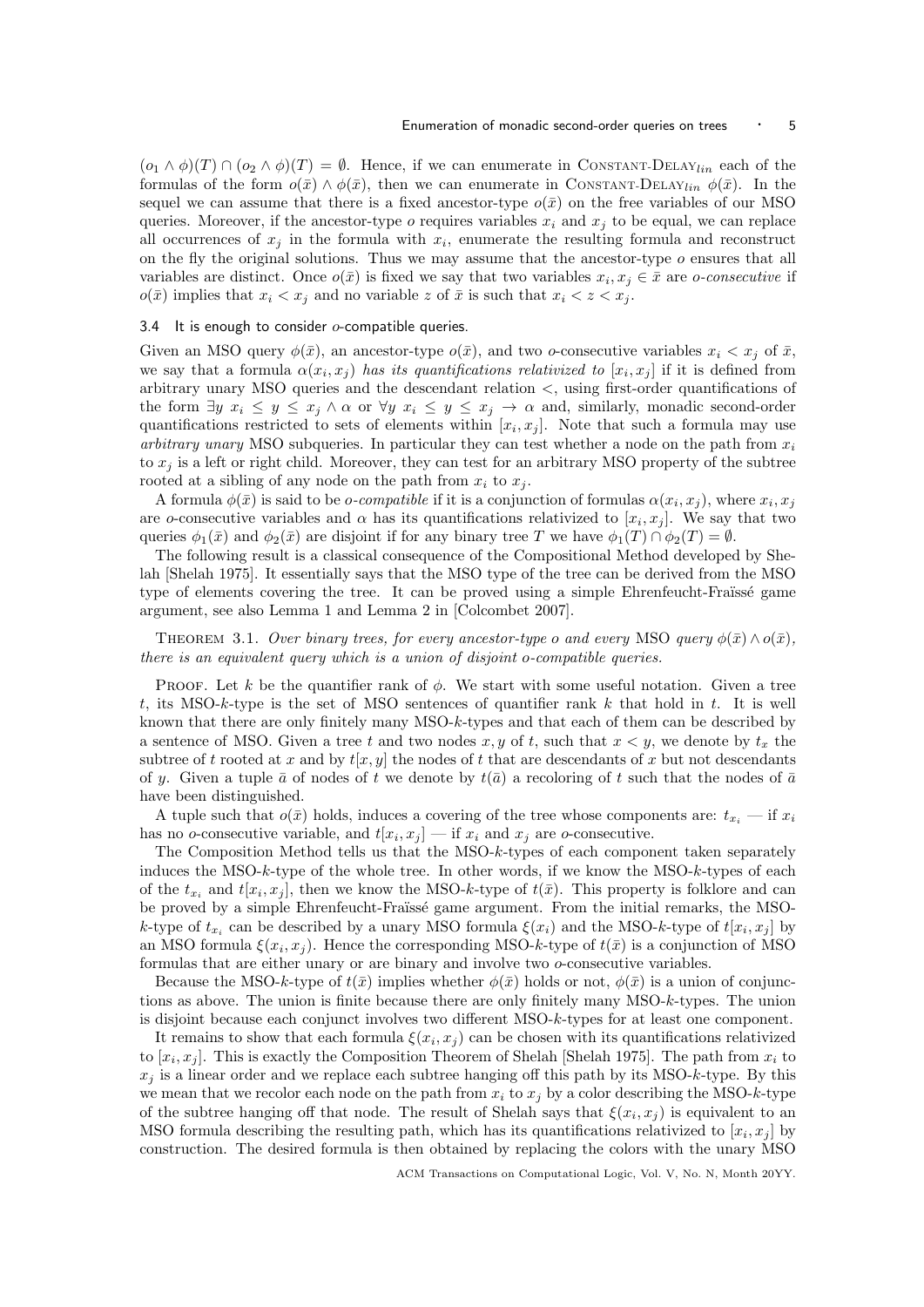## <sup>6</sup> · W. Kazana and L. Segoufin

formulas describing the MSO-k-types of each removed subtree.  $\Box$ 

As the *o*-compatible queries mentioned in Theorem 3.1 are disjoint, we can enumerate each of them separately. Hence it is enough to consider one o-compatible MSO query.

#### 3.5 It is enough to consider o-compatible queries definable in  $\Sigma_2(\langle \rangle)$ .

This is the nontrivial step of our reductions. It exploits the following result of Colcombet based on a deterministic factorization forest theorem which can be seen here as an index structure for trees.

THEOREM 3.2 IMPLICIT IN [COLCOMBET 2007]. Over binary trees, for every ancestor-type o and every o-compatible MSO query  $\phi(\bar{x})$  there is an equivalent query which is still o-compatible but each of its conjuncts is of the form  $\exists \bar{y} \forall \bar{z} \theta$ , where  $\theta$  is a disjunction of conjunctions of atomic predicates or MSO queries with one free variable or atoms using  $\lt$ .

The result of Colcombet essentially shows that each of the conjuncts in o-compatible queries obtained from the decomposition lemma could be assumed to be definable with one alternation of first-order quantifiers, but using the ancestor relationship and unary MSO queries.

We denote by  $\Sigma_2(\lt)$  the formulas of the form  $\exists \bar{y} \forall \bar{z} \varphi$ , where  $\varphi$  is a quantifier free formula using only atoms based on the relational predicates  $\lt$  and  $P_a$  for all a ranging over a finite alphabet.

From Corollary 2.2 we know that each MSO query with one free variable can be evaluated in time linear in the size of the input tree. Therefore the unary MSO queries mentioned in Theorem 3.2 can be computed during the preprocessing phase, obtaining a tree over a new alphabet, where the new labels denote the old ones and whether each unary query holds or not at that node. We can therefore assume that our query is o-compatible and such that all its conjuncts are in  $\Sigma_2(\langle \cdot)$ . We denote by *o-simple*  $\Sigma_2(\langle)$  *queries* these queries.

Note that the queries in  $\Sigma_2(\langle\ \rangle)$  only have access to the labels and  $\langle\ \rangle$ . In particular they do not have access to the successor relation and don't distinguish between left and right children. This information is now part of the relabeling of the tree.

Altogether we have shown that it is enough to prove Theorem 2.3 for  $o$ -simple  $\Sigma_2(\langle\rangle)$  queries over binary trees.

## 4. ENUMERATING SIMPLE  $\Sigma_2(<)$  QUERIES.

From the previous section it follows that Theorem 2.3 is a consequence of the following:

PROPOSITION 4.1. Over binary trees and for all o-simple  $\Sigma_2(<)$  queries  $\psi(\bar{x})$ , Enum( $\psi$ ) belongs to CONSTANT-DELAY<sub>lin</sub>.

**PROOF.** The proof follows by an induction on the number of free variables in  $\psi$ . The base case (unary query) is done via our assumption that this variable denotes the root of the tree. So let us assume that we have the result for *n*-ary queries and we want to extend it to ones with  $n + 1$ variables.

The following proposition is the key ingredient for the inductive step:

PROPOSITION 4.2. Given a binary tree T and a  $\Sigma_2(\langle \rangle)$  formula  $\phi(x, y)$  that logically implies  $x < y$  and has its quantifications relativized to  $[x, y]$  we can, in time  $O(|T|)$ , prepare an index structure that allows us to do the following: given a node  $u$  of  $T$ , enumerate all the solutions to  $\phi(T)$  whose first component is u. Moreover, the enumeration procedure is done with constant delay.

Before proving Proposition 4.2, we first conclude the proof of Proposition 4.1. Let  $\psi(x_1, \ldots, x_{n+1})$ be an o-simple  $\Sigma_2(\leq)$  query. Without loss of generality assume that  $x_n$  and  $x_{n+1}$  are o-consecutive variables with  $x_n < x_{n+1}$  and, for all  $i < n$ , we don't have  $x_{n+1} < x_i$  in  $o$ . By our choice of  $x_{n+1}$  and o-simplicity  $\psi(x_1,\ldots,x_{n+1})$  must be of the form  $\psi'(x_1,\ldots,x_n) \wedge \psi''(x_n,x_{n+1})$  where  $\psi''$  is the  $\Sigma_2(\langle \cdot \rangle)$  conjunct of  $\psi$  that describes the path from  $x_n$  to  $x_{n+1}$ . Let  $\phi(x_1, \ldots, x_n)$  $\psi'(x_1,\ldots,x_n) \wedge \exists z \psi''(x_n,z)$ . This formula is o'-simple where o' is the restriction of o to the first n variables. Therefore by induction hypothesis  $\text{Enum}(\phi)$  is in CONSTANT-DELAY<sub>lin</sub>. Let T be a binary tree. A CONSTANT-DELAY<sub>lin</sub> procedure for Enum( $\psi$ ) is: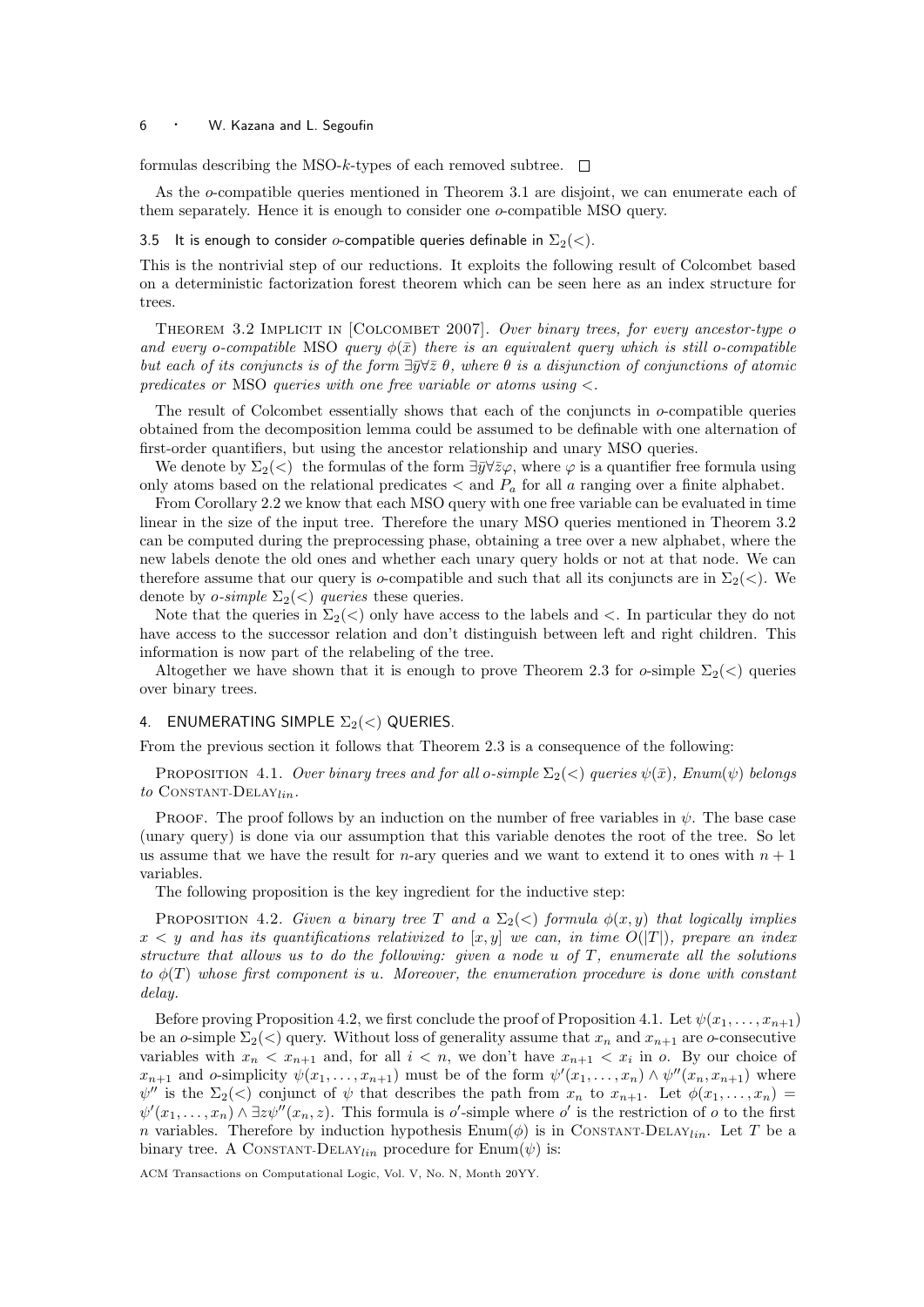The precomputation phase performs both the precomputation phase of  $\text{Enum}(\phi)$  as given by the induction hypothesis, and the precomputation phase for  $\psi''$  given by Proposition 4.2. This is done in  $O(|T|)$  as required.

The enumeration phase nests the enumeration procedure for  $\psi''$  given by Proposition 4.2 inside the enumeration procedure for  $\phi(T)$  given by the induction hypothesis. Given a solution  $(a_1, \ldots, a_n) \in \phi(T)$  we apply Proposition 4.2 to node  $a_n$  and find in constant delay all nodes  $a_{n+1}$ such that  $(a_n, a_{n+1}) \in \psi''(T)$ . Notice that, by definition of  $\phi$ , we always have at least one such node  $a_{n+1}$  and that all such nodes are exactly those where the tuple  $(a_1, \ldots, a_n, a_{n+1})$  is in  $\psi(T)$ . Therefore, for each such node  $a_{n+1}$  we output the tuple  $(a_1, \ldots, a_n, a_{n+1})$ . Once all the nodes  $a_{n+1}$ have been found, we continue the simulation of the enumeration procedure for  $\phi(T)$  and obtain in constant delay the next tuple  $(b_1, \ldots, b_n) \in \phi(T)$  and eventually compute all of  $\psi(T)$ .

PROOF OF PROPOSITION 4.2. Let T be a binary tree and  $\phi(x, y)$  be a  $\Sigma_2(\langle \rangle)$  formula that logically implies  $x < y$  and has its quantifications relativized to  $[x, y]$ . We wish to enumerate  $\phi(T)$ . We start with some useful normalization of the formula.

Over words, a *monomial* is a language of the form  $A_0^* a_1 A_1^* \dots a_m A_m^*$ , where each  $a_i$  is a fixed letter and  $A_i$  is a (possibly empty) set of letters. A *polynomial* is a finite union of monomials. In [Thomas 1982] a characterization of  $\Sigma_2(\langle \rangle)$  over words was given that was later shown to be effective [Arfi 1987]:

THEOREM 4.3 [THOMAS 1982; ARFI 1987]. Over words, a language is definable in  $\Sigma_2(\langle)$  if and only if it is a polynomial.

As we are dealing with formulas with free variables, we slightly extend the above definitions. Over words, a formula  $\psi(x, y)$  is called a *monomial formula* if it holds for exactly those pairs  $(x, y)$ , such that the subword between positions x and y (including both ends) matches a regular expression  $a_0A_0^*a_1A_1^*...a_mA_m^*a_{m+1}$ , where each  $a_i$  is a fixed letter and  $A_i$  is a (possibly empty) set of letters. A polynomial formula is a finite disjunction of monomial formulas.

From Theorem 4.3 we immediately get

COROLLARY 4.4. Over words, any  $\Sigma_2(\leq)$  formula  $\psi(x, y)$  that logically implies  $x \leq y$  and has its quantifications relativized to  $[x, y]$  is equivalent to a polynomial formula.

In our case  $\phi(x, y)$  is indeed a  $\Sigma_2(\langle z \rangle)$  formula, but it talks about trees. Fortunately, it also implies that  $x < y$  and has its quantifications relativized to [x, y], so for any two nodes  $u < v$  of the input tree,  $\phi(u, v)$  holds if and only if a word formed by the labels of the nodes on a path from u to v satisfies  $\phi$ . Hence Corollary 4.4 implies:

COROLLARY 4.5. Let  $\phi(x, y)$  be a  $\Sigma_2(\langle)$  formula that logically implies  $x \langle y \rangle$  and has its quantifications relativized to  $[x, y]$ . Then there is a polynomial formula  $\hat{\phi}$  such that for all trees T,  $\phi(T) = \hat{\phi}(T).$ 

Let  $\hat{\phi} = \bigvee_{j=1}^{j=k} \psi_j$  be the polynomial formula corresponding to  $\phi$  as described by Corollary 4.5, where each  $\psi_j$  is a monomial formula. It is tempting at this point to enumerate separately each  $\psi_i(T)$ . Unfortunately, this will not fulfill the "no duplicate" constraint as a tuple may be present in  $\psi_i(T)$  for several values of j. We will cope with this problem by considering all the monomial formulas at the same time using a product construction.

In order to jump quickly from one solution to another it will be enough to remember all the subparts of each of the monomial formulas that are currently satisfied at the current node. This is done as follows.

Fix for the moment an arbitrary  $j \leq k$ . As  $\psi_j$  is a monomial formula, it describes paths of the form  $a_0A_0^*a_1A_1^*\ldots a_mA_m^*a_{m+1}$ . Hence if  $(u, v) \in \psi_j(T)$ , the sequence of labels of the nodes on the path from u to v (denoted  $[u, v]$ ) matches the regular expression  $a_0 A_0^* a_1 A_1^* \dots a_m A_m^* a_{m+1}$ . We define the following suffixes of this regular expression:  $e_0 = a_0 A_0^* a_1 A_1^* \dots a_m A_m^* a_{m+1}$  and for each  $1 \leq i \leq m+1$  let  $e_i = A_{i-1}^* a_i A_i^* \dots a_m A_m^* a_{m+1}$ . Let also  $S = \{e_0, e_1, \dots, e_{m+1}\}$ . For two nodes  $u < v$  of T, the j-type of  $(u, v)$  is exactly the set of regular expressions of S matched by [u, v]. We say that a j-type is good if it contains  $e_0$ . Clearly,  $(u, v) \in \psi_i(T)$  if and only if the j-type of  $(u, v)$ is good.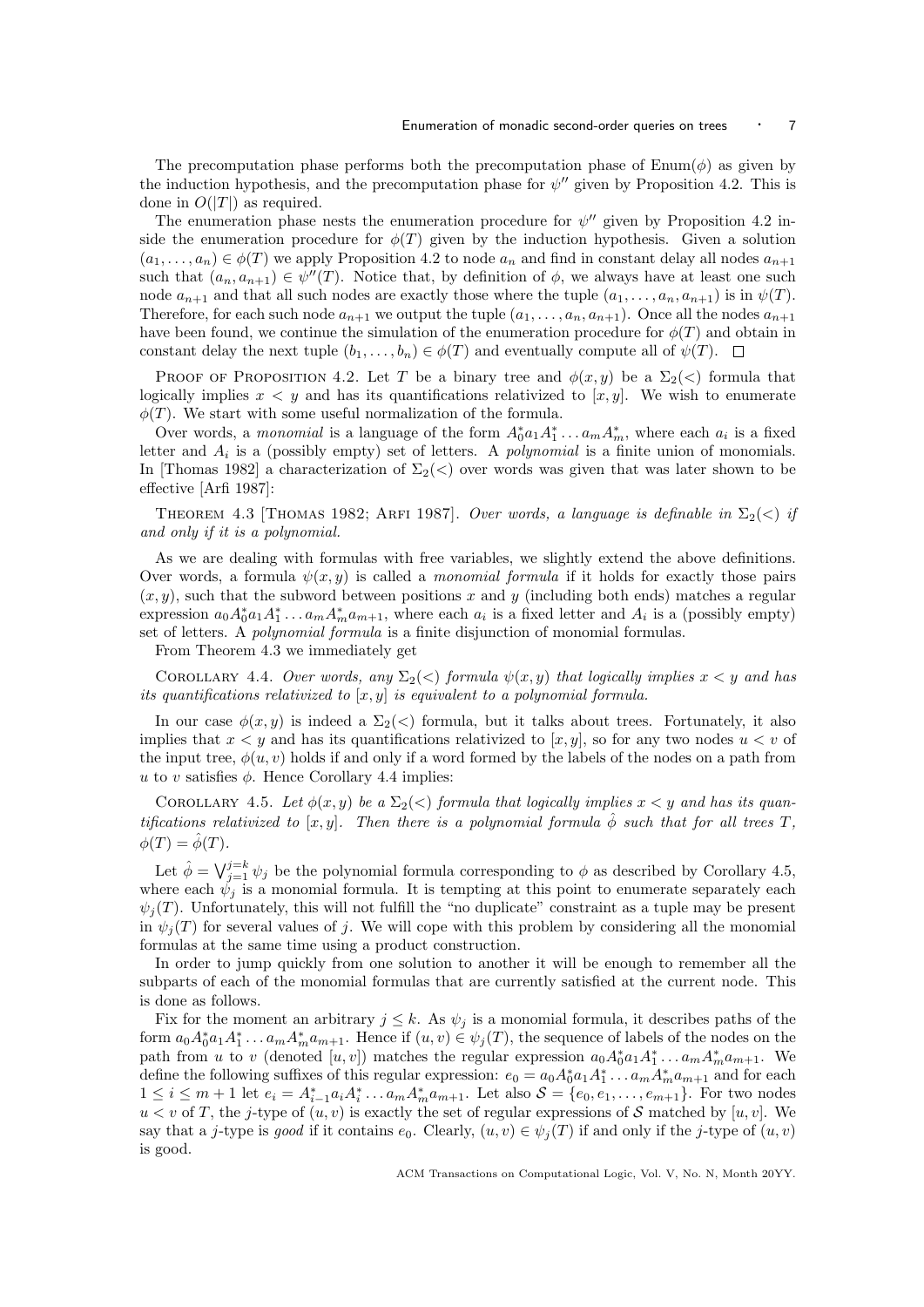## 8 • W. Kazana and L. Segoufin

We do this for all  $j \leq k$  and define for two nodes  $u < v$  of T the type of  $(u, v)$  as the tuple formed from all its j-types. Hence  $(u, v) \in \phi(T)$  iff for some  $1 \leq j \leq k$  its j-type is good. Notice that we have finitely many types and we call good those for which at least one component is good. The following simple claim illustrates the key motivation for using types.

CLAIM 4.6. Let T be a binary tree and  $u < v < w, w'$  be nodes in T such that  $(u, w)$  has type  $\tau_1$  and both  $(v, w)$  and  $(v, w')$  have type  $\tau_2$ . Then  $(u, w')$  has type  $\tau_1$ .

PROOF. As a type is a tuple containing all j-types, it is enough to show the claim for a fixed j-type. By symmetry it is enough to show that the j-type of  $(u, w)$  is included in the j-type of  $(u, w')$ .

Assume that the *j*-type of  $(u, w)$  contains some suffix s. Hence there is a matching of s in the path from u to w, i.e. witnesses for the existentially quantified nodes. Fix such a matching  $\alpha$ .  $\alpha$ induces a matching of some suffix s' of s in the path from v to w. Since the j-types of  $(v, w)$  and  $(v, w')$  are the same, s' also matches the path from v to w'. Combining this later matching with  $\alpha$  on the path from u to v (excluding v) provides a proper matching of s on the path from u to  $w'.$ 

In particular, in the scenario described in Claim 4.6, if  $(u, w) \in \phi(T)$  (that is  $\tau_1$  is good), then  $(u, w') \in \phi(T)$ .

We say that a node u of a tree T is valid for x if there exists a node v such that  $(u, v) \in \phi(T)$ . Similarly a node v is valid for y if there exists a node u such that  $(u, v) \in \phi(T)$ . For a type  $\tau$  and a node u we say that the pair  $(u, \tau)$  is interesting if there exists a node v such that the type of  $(u, v)$ is  $\tau$  and  $\tau$  is good (in particular, u is valid for x). Note that all these properties are definable in MSO via unary queries, hence computable in time  $O(|T|)$ .

We now describe the index structure required by Proposition 4.2.

Definition 4.7. The basic index structure of T for  $\phi(x, y)$  is the following directed graph: Its vertices are the nodes of  $T$  valid for  $y$  and the interesting pairs of  $T$ .

Its edges are defined as follows:

• We have an edge between v and  $(u, \tau)$  when the type of  $(u, v)$  is  $\tau$ , and u is the "bottom-most" node of T with  $(u, v) \in \phi(T)$  (i.e,  $\forall w, u < w < v$  implies  $(w, v) \notin \phi(T)$ ).

• We have an edge between  $(u, \tau)$  and  $(u', \tau')$  when  $u' < u$  and there is a node  $v > u$  with the type of  $(u, v)$  being  $\tau$  and the type of  $(u', v)$  being  $\tau'$  and u' is the "bottom-most" node with this property: for all nodes w with  $u' < w < u$  there is no  $v > u$  with the type of  $(u, v)$  being  $\tau$  and  $(w, v) \in \phi(T)$ .

The key properties of this structure are summarized in the following lemma:

LEMMA 4.8. The basic index structure of T for  $\phi(x, y)$  has the following properties:

- (1) It is computable in time  $O(|T|)$ .
- $(2)$  It is a forest with leaves being nodes valid for y and internal nodes being interesting pairs.
- (3) For any node u valid for x and two different interesting pairs  $(u, \tau)$  and  $(u, \tau')$ , they occur in different trees inside the basic index structure.
- (4) (Completeness) For all nodes u, v of the tree T, if  $(u, v) \in \phi(T)$  and  $\tau$  is the type of  $(u, v)$ , then v is a leaf in the subtree of  $(u, \tau)$  inside the basic index structure.
- (5) (Soundness) For all nodes u, v of the tree T, if  $\tau$  is the type of  $(u, v)$  and v is a leaf in the subtree of  $(u, \tau)$  inside the basic index structure, then  $(u, v) \in \phi(T)$ .

PROOF. We start with Property  $(1)$ .

From the remark above, the nodes of the basic index structure are definable in MSO and therefore they can be computed in time linear in  $|T|$  using Corollary 2.2. For the first kind of edges notice that each v uniquely determines a  $u$  and that the relation between  $u$  and  $v$  can also be described in MSO. Similarly, for the second kind of edges, each interesting pair  $(u, \tau)$  uniquely determines a u' and their relationship can be described in MSO. Hence Corollary 2.2 can be invoked again to compute the edges in time  $O(|T|)$ .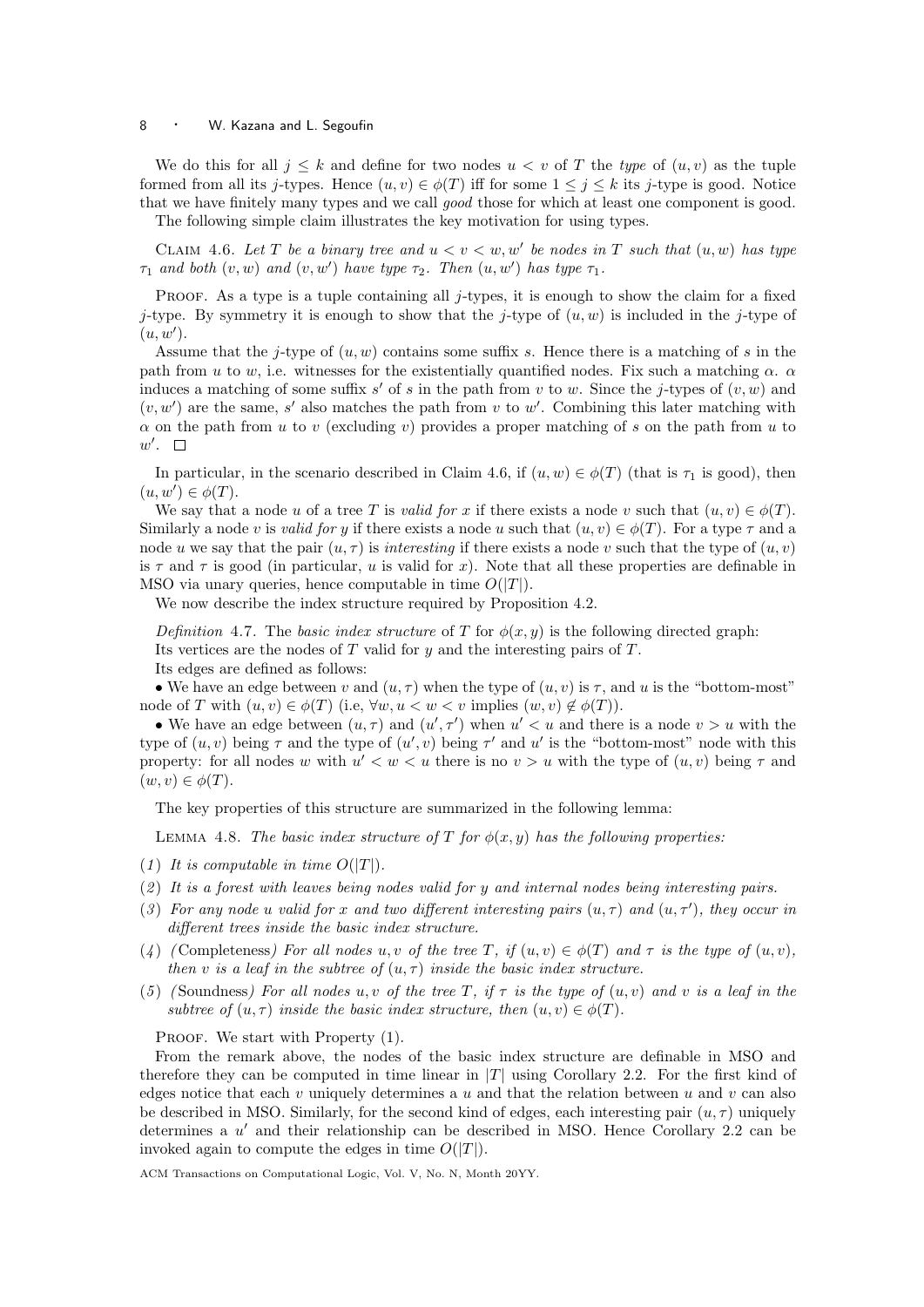We continue with Property (2).

Clearly the structure is acyclic as a node can only point to an ancestor in T. Moreover, each node v valid for y has a u such that  $(u, v) \in \phi(T)$  and hence nodes of this kind cannot be internal nodes and have a unique parent, corresponding to the bottom-most u such that  $(u, v) \in \phi(T)$ .

Similarly, an interesting pair  $(u, \tau)$  either has no parent or a parent of the form  $(u', \tau')$ . Recall from the previous point that u' is uniquely determined by  $(u, \tau)$ . It remains to show that  $\tau'$  is also uniquely determined by  $(u, \tau)$ . Assume this is not the case and that  $(u, \tau)$  is associated to both  $(u', \tau'_1)$  and  $(u', \tau'_2)$ . Then, by construction, there exist  $v_1, v_2$  such that  $\tau$  is the type of both  $(u, v_1)$  and  $(u, v_2)$ ,  $\tau'_1$  is the type of  $(u', v_1)$  and  $\tau'_2$  the type of  $(u', v_2)$ . Claim 4.6 implies that  $\tau'_1 = \tau'_2$  and therefore our basic index structure is a forest.

Property (3) is immediate as we already know that the basic index structure is in fact a forest and that a necessary condition for  $(u', \tau')$  to be a parent of  $(u, \tau)$  is that  $u' < u$ .

We now move to Property (4). Assume  $(u, v) \in \phi(T)$ ,  $\tau$  is the type of  $(u, v)$  and that  $u_0 = u$  $u_1 < \ldots < u_t < v$  are all the nodes of T on the path from u to v such that for each  $0 \leq i \leq t$  the pair  $(u_i, v) \in \phi(T)$ . Let  $\tau_i$  denote the type of  $(u_i, v)$ . From the construction of the basic index structure we know that v is a child of  $(u_t, \tau_t)$ .

We show that for all  $0 < i \leq t$ ,  $(u_i, \tau_i)$  is the child of  $(u_{i-1}, \tau_{i-1})$  in the basic index structure. If this was not the case, then there exist nodes  $w, v'$ , with  $u_{i-1} < w < u_i < v'$ , the type of  $(u_i, v')$ being  $\tau_i$  and  $(w, v') \in \phi(T)$ . As  $\tau_i$  is also the type of  $(u_i, v)$ , Claim 4.6 implies that the type of  $(w, v)$  is the same as the type of  $(w, v')$  and therefore  $(w, v) \in \phi(T)$ , a contradiction.

It remains to show Property (5). We show that if v is in the subtree of  $(u, \tau)$  inside the basic index structure, then the type of  $(u, v)$  is  $\tau$ . As  $(u, \tau)$  is interesting pair,  $\tau$  is (by definition) good and thus  $(u, v) \in \phi(T)$ . The proof is a simple induction on the distance between v and  $(u, \tau)$  inside the basic index structure. If  $(u, \tau)$  is a parent of v, then the type of  $(u, v)$  is  $\tau$  by the definition of the parent relation of leaves. The inductive step is again a direct consequence of Claim 4.6.  $\Box$ 

Lemma 4.8 (in particular properties (4) and (5)) justifies that the basic index structure is an adequate tool for the enumeration of the solutions to  $\phi$ . In order to obtain the desired constant delay procedure we need to extend this structure a bit for navigating efficiently within the basic index structure. The resulting structure is called the full index structure of T for  $\phi$ . It contains the following enhancements.

Recall from Lemma 4.8, Property (1), that the basic index structure can be computed in time  $O(|T|)$  and has therefore a size linear in |T|.

By Property (2) the basic index structure is a forest. It will be important that we have access to the descendant relation inside this forest in constant time. To do this we perform a depth-first traversal of the underlying forest and compute a dfs number to each node (corresponding to the last time we have visited it). Clearly, every node has a number larger than all the nodes in its subtree and these numbers are computed in time  $O(|T|)$ .

We enrich furthermore the basic index structure by associating to each leaf the next leaf in the dfs traversal. This will allow us to jump from one leaf to the next one in constant time. Moreover, to each internal node  $(u, \tau)$  we add an additional pointer to the first leaf of its subtree. Note that this can be easily achieved in time  $O(|T|)$ .

Finally, for each node u of the original input tree that is valid for x, we keep a pointer to each of the interesting pairs  $(u, \tau)$  inside the full index structure. This can be done in time  $O(|T|)$  as every such node u requires a number of pointers bounded by the number of different types, which does not depend on T.

This completes the construction of the index structure for Proposition 4.2 and the precomputation phase. Note that it follows from the description above that this phase is achieved in time  $O(|T|)$ .

We now turn to the enumeration phase which, as expected, is a simple traversal of our index structure. Let u be a node in T which is valid for x. We wish to enumerate all v such that  $(u, v) \in \phi(T)$ . To do this we consider in turn all the interesting pairs  $(u, \tau)$  using the appropriate precomputed pointers. For each such  $\tau$  we jump, in constant time using the precomputed pointer,